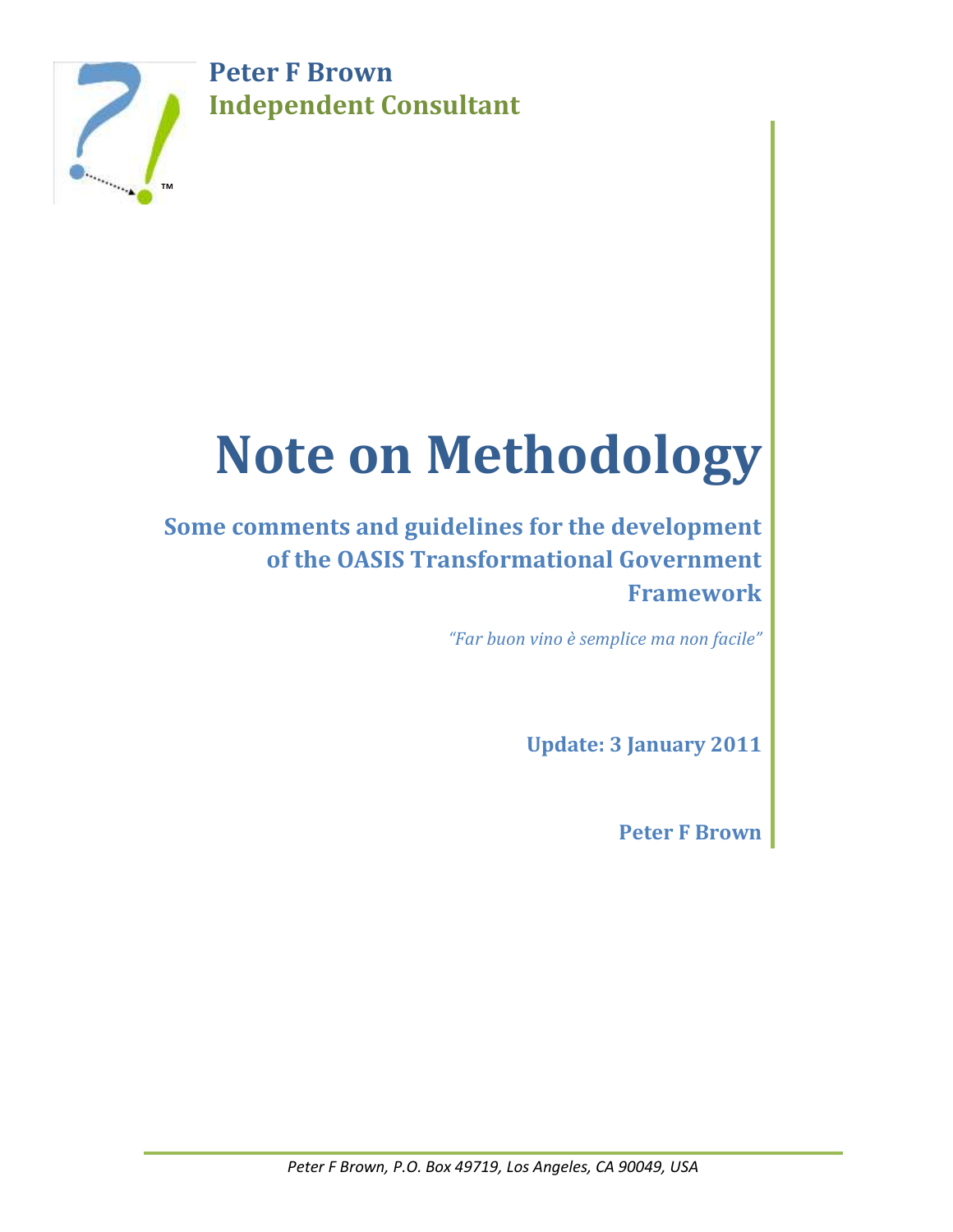1

### **Purpose**

This note has been prepared in order to render explicit some of the modelling and methodology that will be used in the development of work deliverables for the OASIS Transformational Government Framework

# **Background and Rationale**

The Transformational Government Framework Technical Committee has been set up within OASIS with a view to develop a series of deliverables that together form a framework for 'transformational government'.

At the first face-to-face meeting of the committee (Washington, D.C., 10 Dec 2010), an agreed starting point was to establish a common terminology and associated definitions that would be used consistently across all proposed deliverables.

This work is non-trivial. The principles involved in putting together a common terminology are relatively straightforward but actually capturing those terms and agreeing definitions can involve considerable effort – "Far buon vino è semplice ma non facile" ("Making good wine is simple but not easy"). In the vast work and literature on eGovernment, many terms are used, often loosely, often with implicit definitions and, most often, used inconsistently across different problem areas. One of the goals already set out by the committee has been to reduce ambiguity to an absolute minimum. This is particularly important given the international context of the work. Concepts that are clearly and explicitly defined are more easily translated and transposed into different geopolitical contexts.

The objective of this document is to underline some of the methods and modelling principles that the TC editors intend to deploy in the committee's work and that can be applied to all aspects of the development of the committee's deliverables.

## **Some core terminology**

So that we are clear from the get-go, we will use certain key words as they are explicitly defined in "*Terminology work* – Vocabulary – Part 1: *Theory and application*" [ISO 1087-1:2000]. A **concept** is a distinct unit of meaning or knowledge. It should not be confused with a **term**, which is a specific (usually language dependent) representation or expression of the concept. In everyday work, we use terms – 'governance', 'service', 'citizen' – as common, often implicitly accepted labels for concepts. The concept is the abstract mental idea (which should be universal<sup>1</sup> and language independent) to which the term gives a material expression in a specific language. Particularly in an

 $\overline{\phantom{a}}$ 

*Peter F Brown Independent Consultant*

 $^{1}$  but are frequently culture-dependent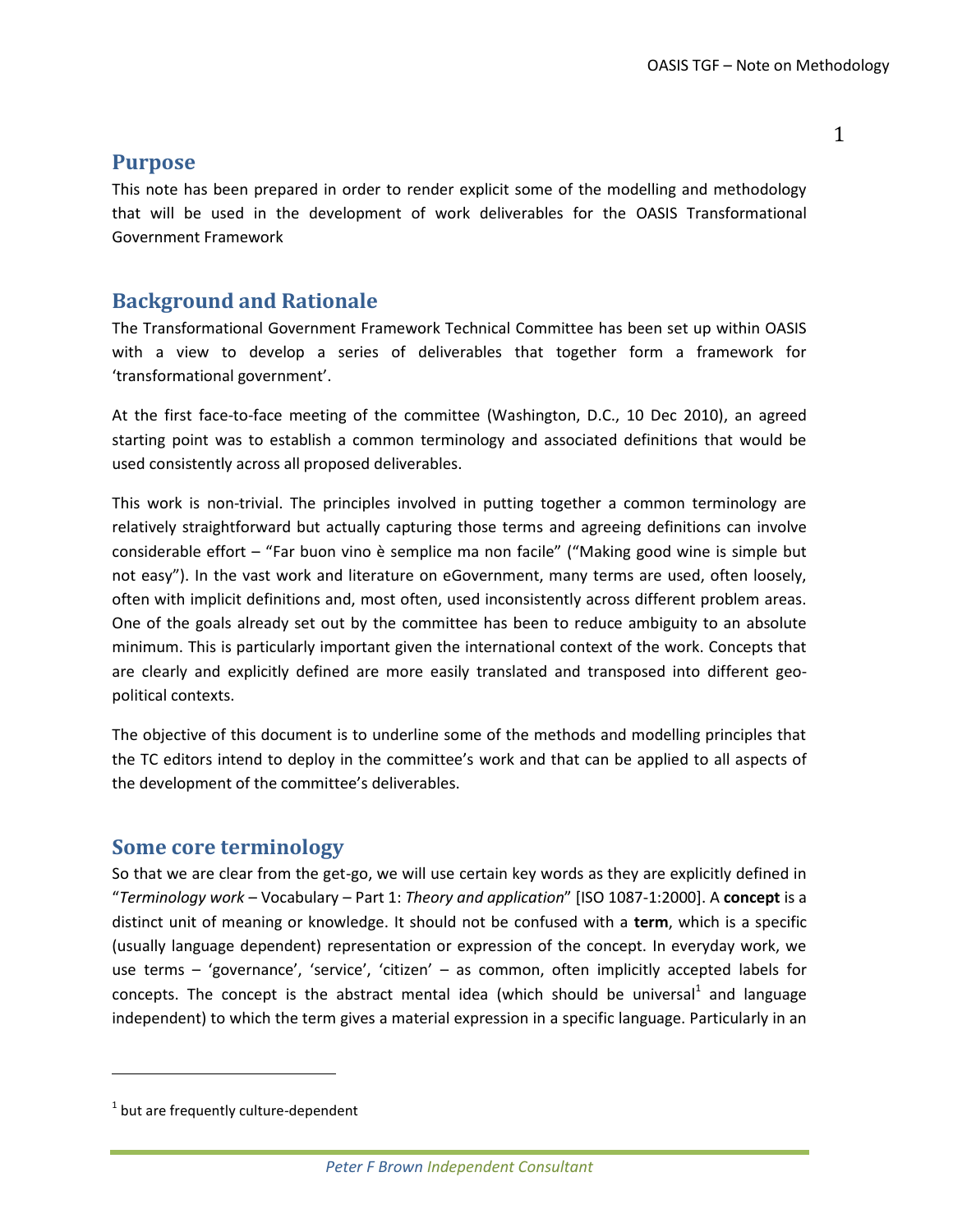2 international environment such as global standardization initiatives, the distinction is important as it is common *concepts* that we wish to work with, not common *terms<sup>2</sup>*.

> This distinction also helps avoid common modelling pitfalls. Terms that may seem similar or the same across two or more languages may actually refer to different concepts; or a single term in one language could be understood to refer to more than one concept which another language expresses with discrete terms:

- the English term 'sensible' does not refer to the same concept as the French word 'sensible';
- The English term 'service' can refer to an organisational unit ('Passport Service') or something that is performed by one for another ('a dry cleaning service'), whereas distinct terms are used in German ('Dienst' or 'Dienstleistung').

In order to avoid ambiguity in understanding a particular term, we associate an explicit **definition** with each concept, as we do in a dictionary. As well as minimising misunderstandings within a particular language, this helps us also identify the most appropriate term for that concept in other languages.

In many subject domains or 'information territories', relevant concepts are organised with regard to their relationships to each other in a **taxonomy**. Taxonomies come is a range of forms, nonhierarchical (such as a controlled vocabulary) or hierarchical (such as classification schemes and thesauri). Hierarchical taxonomies organise concepts from the broadest to the most specific, using relationships such as 'broader than', 'narrower than', 'part of (aggregation)', 'part of (composition)', etc.

More recently, many organisations are looking at a broader understanding of the relationship between concepts, recognising that many concepts are related to each other in multiple ways. This is a starting point for developing an **ontology**. In information science, an ontology is a formal representation of knowledge as a set of concepts within a domain, and the relationships between those concepts. It can be used to describe the domain (the coverage should be sufficiently comprehensive to include all concepts relevant to the domain) and to reason about the domain.

Our objective is not to build a formal ontology but to be sufficiently clear in our distinctions, definitions and relationships between concepts that the various deliverables created will use consistent terminology thus establishing an internally coherent set. They should also be clear enough that subsequent ontology development is possible if so desired.

# **Modelling methodology**

 $\overline{a}$ 

The TC will employ "common sense" use of terms wherever possible. However, dangers of ambiguity abound and therefore a range of concepts are defined explicitly and the preferred terms indicated.

 $^2$  This is central to all multi-lingual thesauri, where the core item of organisation is the concept, not the term.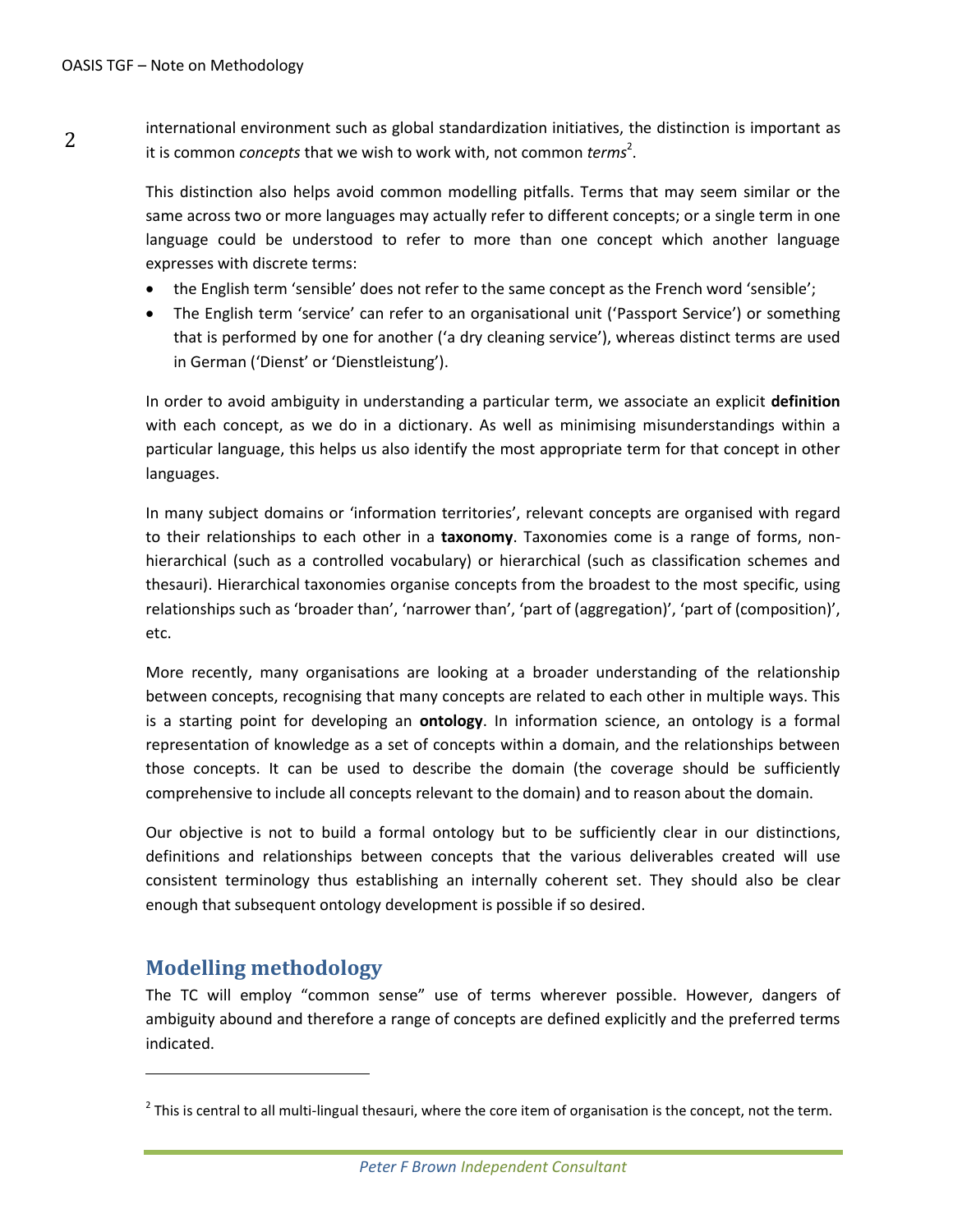We will use an escalation method in order to satisfy our needs, using increasingly complex models as needed, and starting with establishing agreed terminology.

#### 3

#### **Terminology**

We will be looking at terms as employed in a range of reference documents (including all contributions to the TC) and determining whether they adequately distinguish and represent the respective concepts of our domain. The steps followed, implicitly or explicitly include:

- Distinguishing a "candidate concept";
- Describing the concept (in formal terms, in order to identify its "unique combination of characteristics");
- Defining it by providing a descriptive statement which serves to differentiate it from related concepts; and finally
- Naming it providing the preferred term in English to designate the concept

#### **Concept Maps**

The next step available will be to express, very loosely, the relationship between the concepts in the domain, using **concept map**. Although there is no normative convention for creating or interpreting concept maps, they generally consist of a set of concepts with lines indicating that two concepts are related in some way. The concept map cannot provide a formalisation of the relationships between concepts but this is also why it can be a valuable tool at an early stage of modelling, giving stakeholders some leeway while capturing essential relationships.

#### **Topic Maps**

An easy to use and expressive way to capture concept types/classes and named relationship types is the ISO 'Topic Maps' standard [ISO 13250:2000]. The standard has the advantage of being easy to use while encouraging good modelling practices. It incorporates a modelling standard, the Topic Map Constraint Language TMCL) that allows us to model concept classes (or 'topic types') and relationship classes (or 'association types') and explicitly constrain which types of relationship are 'allowable' between any two concept types.

#### **UML**

The Unified Modeling Language, a popular software engineering modelling language consists of a series of structure and behaviour diagram types that can capture different types of information relevant for any given project.

Of particular interest to us could be:

- Class diagrams, to capture concepts and relationships between them;
- Component diagrams, to capture the components making up a software system and the relationships between them;
- Activity diagrams, to capture the flow of control between components in any system;
- State machine diagrams, to describe the states and state transitions of a system;
- Use case diagrams, to describe system functionality in terms of users and their goals